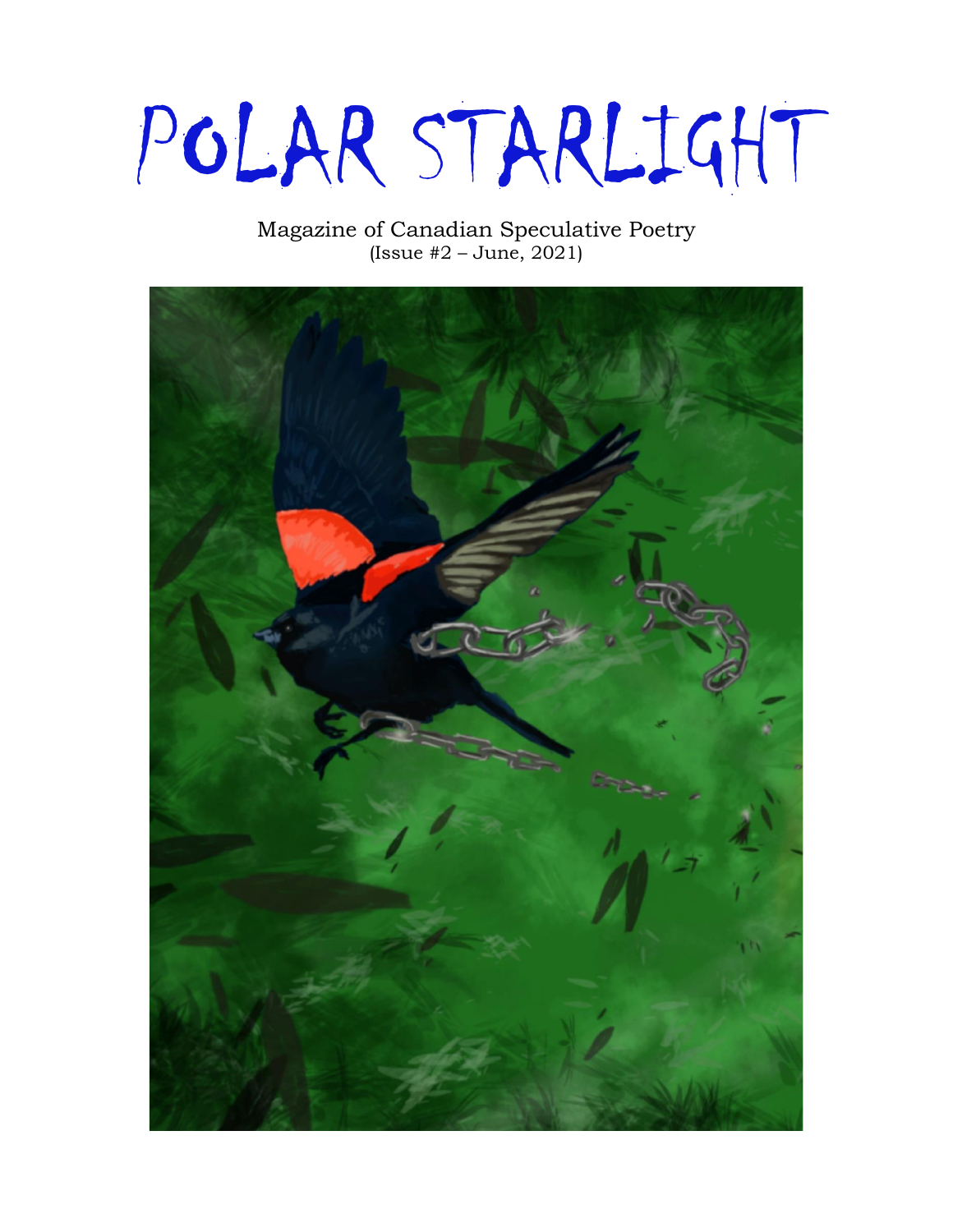## POLAR STARLIGHT Magazine

Issue #2 – June, 2021 (Vol.1#2.WN#2)

#### **Publisher:** R. Graeme Cameron **Editor:** Rhea E. Rose **Proofreader:** Steve Fahnestalk

 POLAR STARLIGHT is a Canadian semi-pro non-profit Science Fiction Poetry online PDF Magazine published by R. Graeme Cameron at least three times a year.

Distribution of this PDF Magazine is free, either by E-mail or via download.

 POLAR STARLIGHT buys First Publication (or Reprint) English Language World Serial Online (PDF) Internet Rights from Canadian Science Fiction Genre Poets and Artists.

 Copyright belongs to the contributors bylined, and no portion of this magazine may be reproduced without consent from the individual Poet or Artist.

POLAR STARLIGHT offers the following Payment Rates:

Poem – \$10.00 Cover Illustration – \$40.00

 To request to be added to the subscription list, ask questions, or send letters of comment, contact Editor Rhea E. Rose or Publisher R. Graeme Cameron at:

< [Polar Starlight](mailto:polar.borealis.magazine@gmail.com) >

 All contributors are paid before publication. Anyone interested in submitting a poem or art work, and wants to check out rates and submission guidelines, or anyone interested in downloading current and/or back issues, please go to:

<<http://polarborealis.ca/> >

 Note: The *Polar Borealis Magazine* website is also the web site for *Polar Starlight Magazine.*

ISSN 2369-9078 (Online)

Headings: Engravers MT By-lines: *Monotype Corsiva* Text: Bookman Old Style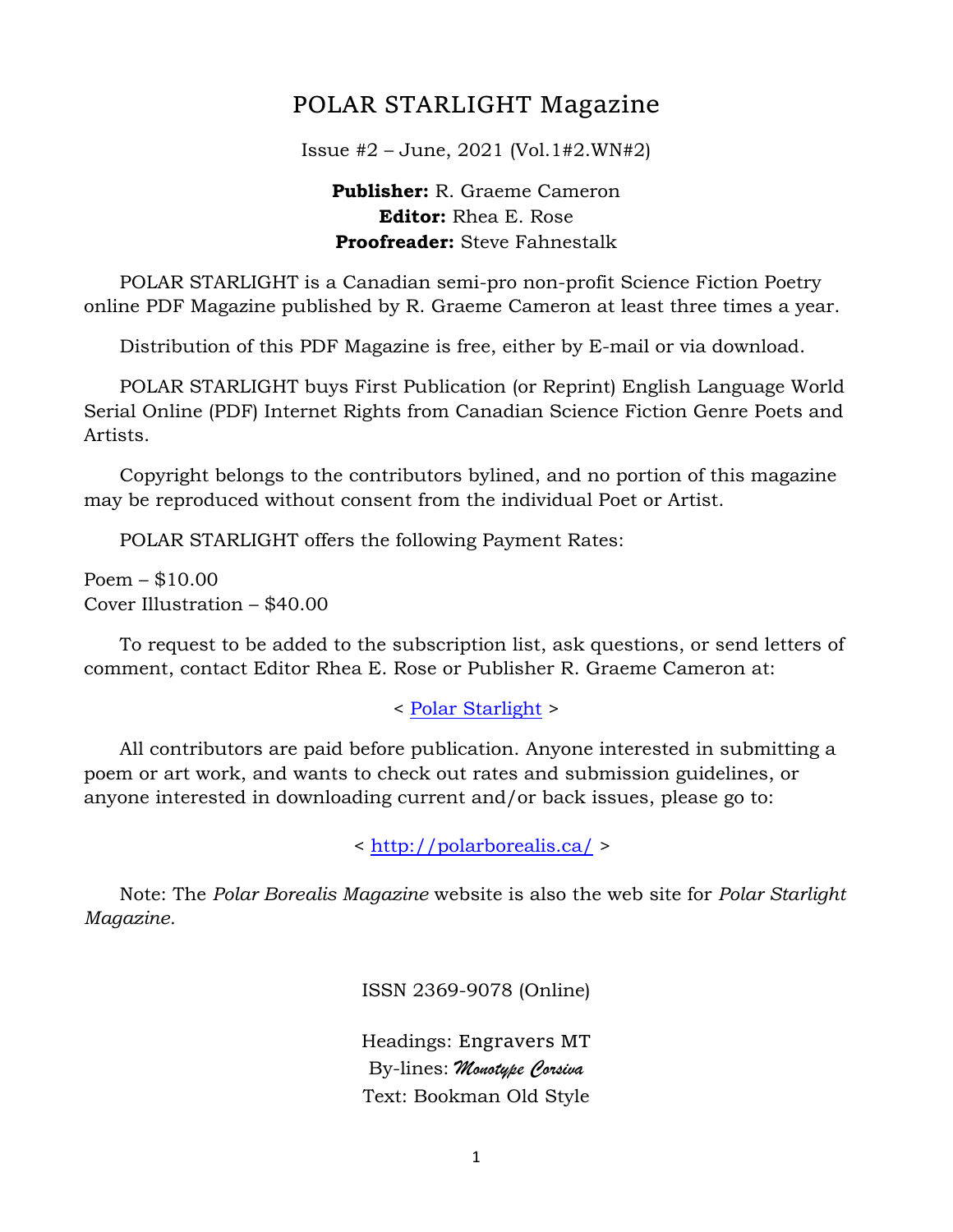## Table of contents

- 03) EDITORIAL Rhea E. Rose
- 04) GOD OF THE APOCALYPSE by Neile Graham
- 05) CHILDREN OF THE DREAMWAYS by Marcie Lynn Tentchoff
- 07) WATCHMAKER by Carolyn Clink
- 08) UNBOUND by James Grotkowski
- 09) AN OTHER REVOLUTION by Changming Yuan
- 10) SHE FOLLOWS by Robert Stevenson
- 11) CHRYSALIS by Roxanne Barbour
- 12) ÉDOUARD MANET STAYS FOR DINNER by Carla Stein
- 13) THEY NEVER LET ME SLEEP by Josh Connors
- 14) THE SPIRE by A.O. Wallat
- 15) CROWS ARE BEING BORN AGAIN by Changming Yuan
- 16) INSIDIOUS SEDUCTION by Josh Connors
- 17) TERPSICHOREA by Robert Stevenson
- 18) ON GARBAGE COLLECTION DAY by Changming Yuan
- 19) THE PERILS OF USING TRADITIONAL PRACTICES IN MODERN CULTS – by Marcie Lynn Tentchoff
- 20) MUSÉE DUPUYTREN, PARIS by Carolyn Clink
- 21) About the Poets and Artist

## Art Credits

COVER: "Break Away" – by David F. Shultz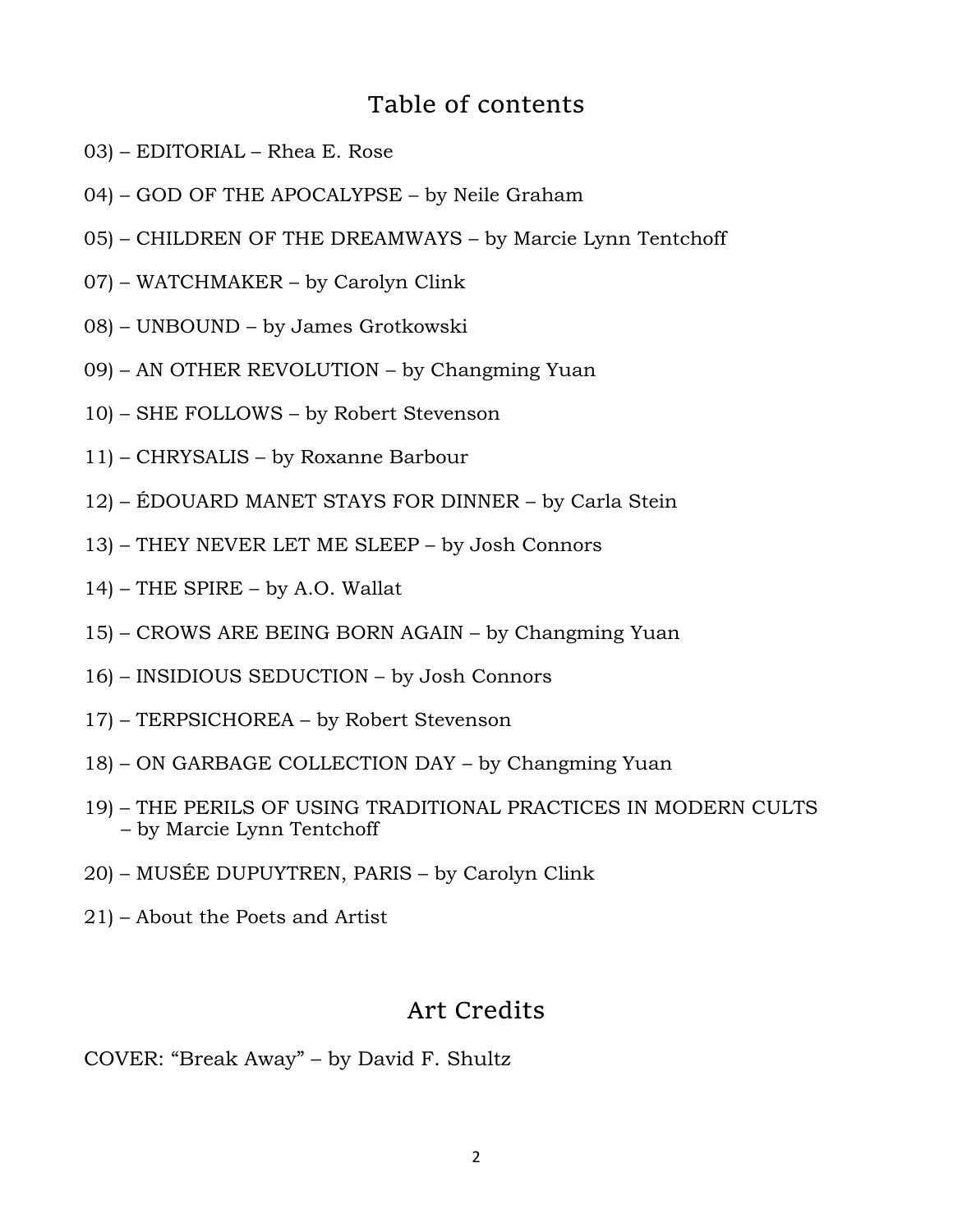## Editorial

 Welcome, welcome come inside, we're delighted to have you for Issue #2 of Polar Starlight which brings us a mashup of madness, myth, mystery and music from the poetry muses at large. While I thought this might be exclusively a horror issue, I was right—and wrong. Yes, there's plenty of scare to go around in this poetry, but you'll also find the tender touch of gods messing with the minds of the many and the few. If you can't sleep now you won't sleep once you've succumbed to the verses and curses found on these pages. Insomniacs unite and huddle in the dark if you must, but not before you read these poems that whisper in your ear, worm into your head and haunt your waking hours with hot words from hell that float like spores to enter your orifices and land there like the tepid breath of Edgar A. Poe. Dance in the night or on the moon but beware of dark tunes that entice your dreams, take you to hell, rip out your soul and toss it in the garbage. Make sure it's placed in the correct bin because they are coming to take you away, oh my.

 If you're a fan of feathers you'll find plenty to tickle your fetish, too; birds rule here, ask Alfred. Is anything more frightening than marching armies and the ashes of apocalypses? The answer is yes! I won't give away too much, but I'd double check that jar of pickles before you open it and stab away with your fork. All piles of humeri aside, there is seriously fantastic and fantastical poetry here. Dig in and eat up this second helping of Polar Starlight, a dish heated by the radiation of the stars.

Rhea E. Rose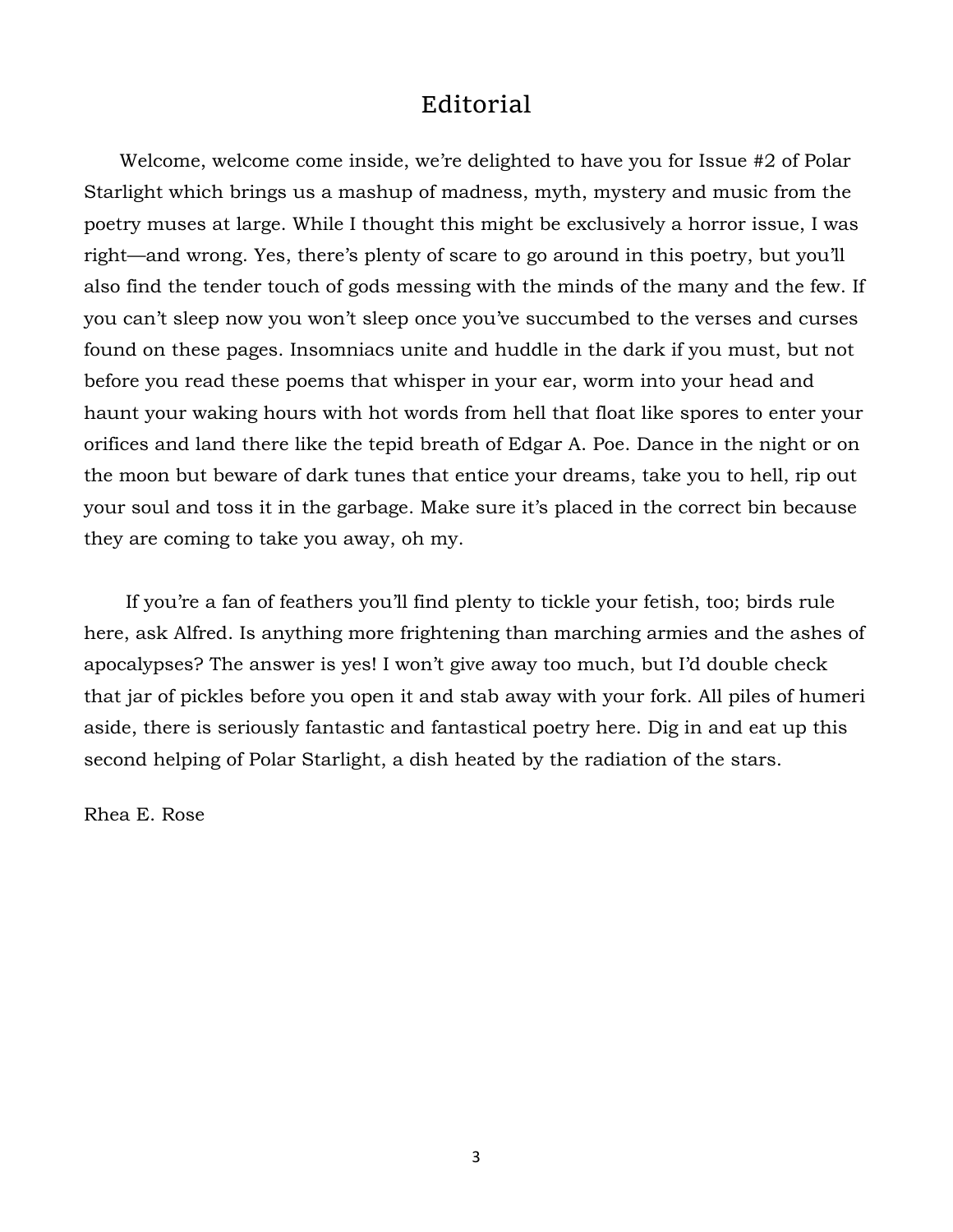### GOD OF THE APOCALYPSE

## *by Neile Graham*

When the circles caught harshfire and ragged faces began to vanish

I lost them too. Their canary voices were in my head awhile

then gone. A blessing. Or not.

We don't go there now. Still, you must tell your grandchildren

of the strange, pure silence now, of the sun always setting

paying its last disrespects to the worlds we'd made.

I look out at the black birds on the roof, shining with burnt

light. I wish one of them would take wing to prove

they still can. But below me now the scent of bread

rises. Laughter, quickly hushed, a startlement of sound.

In a sudden splay of feathers the black birds rise. Life above me,

life below me, life after. Life after life.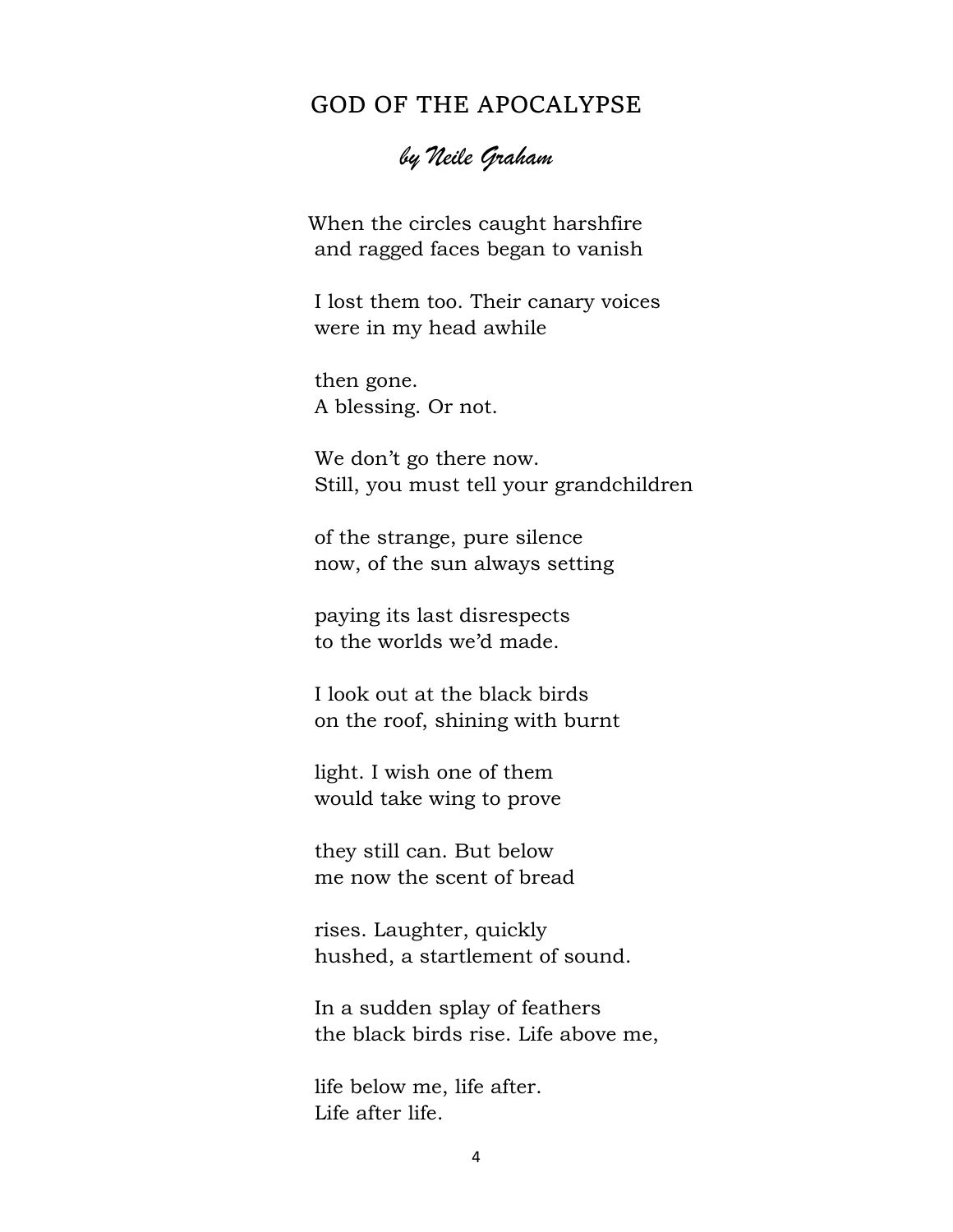### CHILDREN OF THE DREAMWAYS

## *by Marcie Lynn Tentchoff*

 Mint grew all over, then; we'd stuff it in our tent bags, using them as pillows so the pungent fragrance would lure us into dreaming of adventures far beyond the borders of our camp.

 Sometimes, music drifting from the dirt and grass clump stages near the fair grounds woke us from our slumbers, dazed, but ready to defend with gilt and plywood weapons we had purchased at the booths.

 In our minds we fought in desperate duels with ring-wraiths, challenged sphinxes over riddles we were sure we'd always guess, and toiled in dust-dim classrooms, learning magic out of eldritch tomes of elemental spells.

 And so, although when we grew older our world's invaders came

5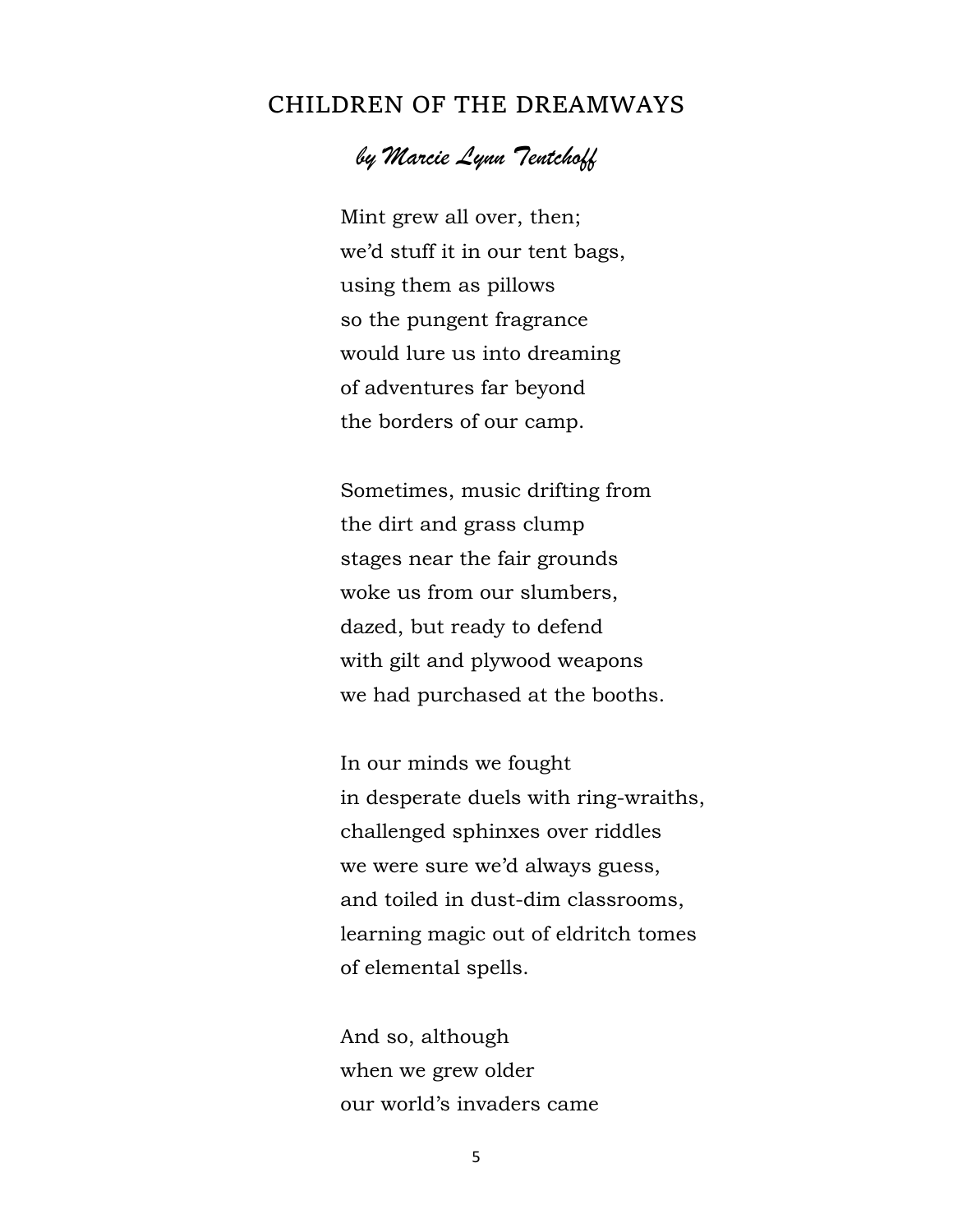not from some wizard's portal, but out of star ships, sleek, and bright and deadly, built beneath far distant skies,

 we did not quibble over crossed subgenres, or worry that our mint-fueled dreaming held us bound to ancient weapons, but learned to forge our blades from star-beast teeth and lasers, and weave our spells from alien tech.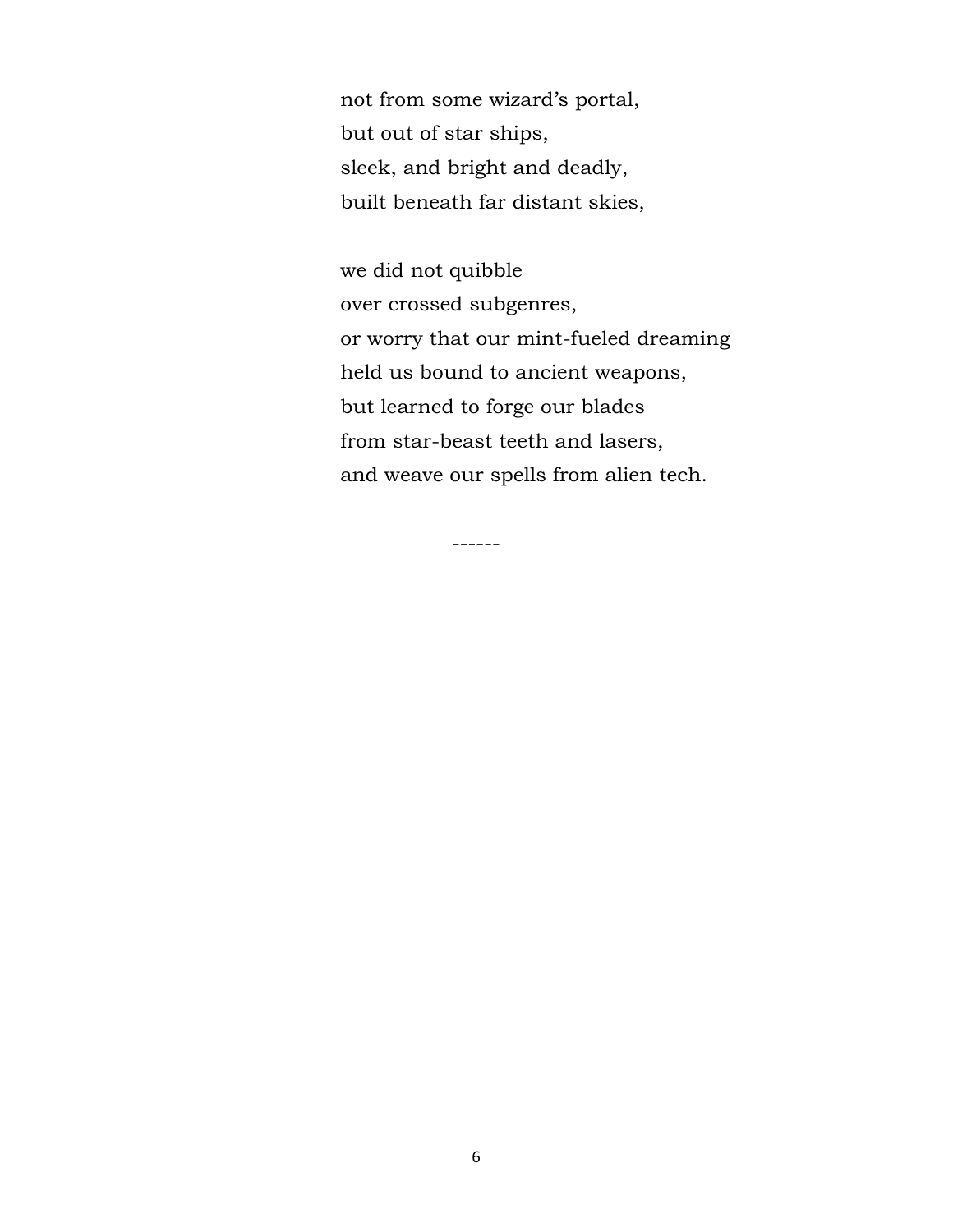### WATCHMAKER

*by Carolyn Clink*

 what if I were the watchmaker who set the universe in motion what if I removed the back of the world what if I misplaced the mainspring what if minutes didn't matter anymore what if there were no more spare parts what if I lost my balance what if I struck my crown and slowly unwound my mind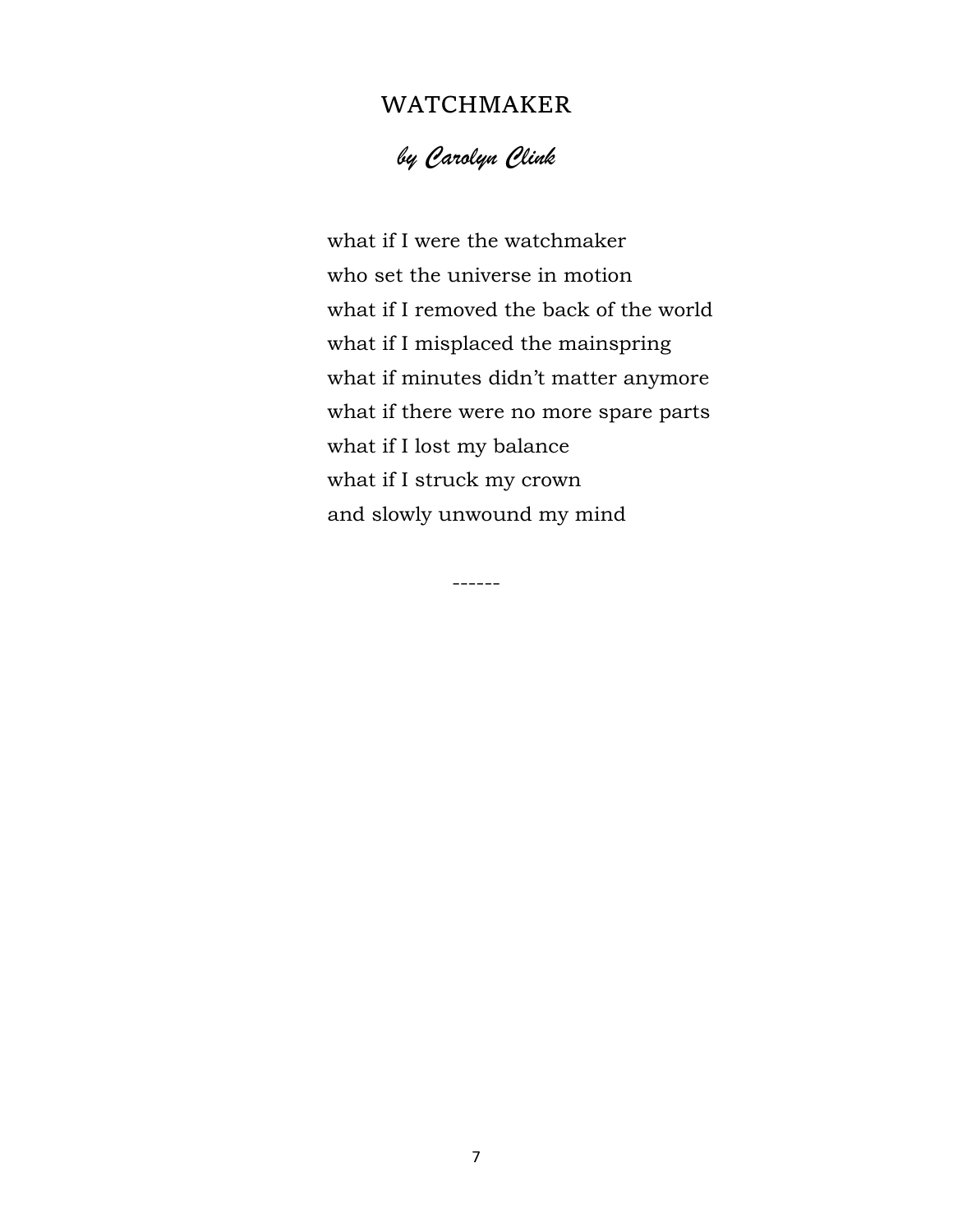# UNBOUND

*by James Grotowski*

easy hammock sways I drift up into the sky my tether breaks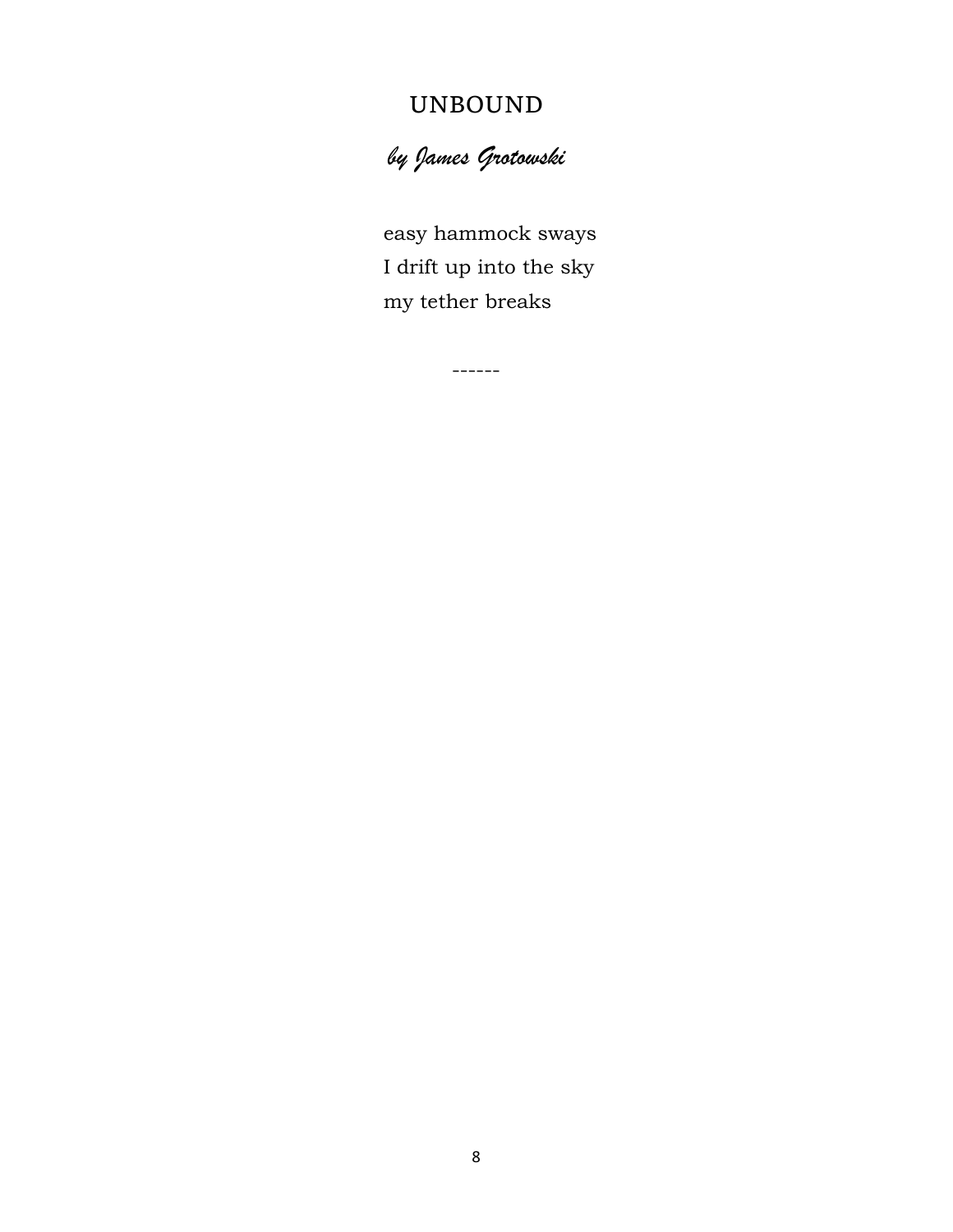#### AN OTHER REVOLUTION

## *By Changming Yuan*

 As giant ants march ahead in nightly arrays Demonstrating against the ruling humans Along the main street of every major city Hordes of hordes of vampires flood in, screaming Loud, riding on hyenas and Octopuses, waving skeletons In their hairy hands, whipping at old werewolves Or all-eyed aliens standing by With their blood-dripping tails

 Gathering behind the masses are ghosts and spirits Of all the dead, victims of fatal diseases Murders, rapes, tortures, wars, starvation, plagues Led by deformed devils and demons As if in an uprising, to seek revenge On every living victor in the human shape Some smashing walls and fences, others Barbecuing human hearts like inflated frogs Still others biting at each other's soul around black fires All in a universal storm of ashes and blood

 Up above in the sky is a red dragon flying by With a heart infected by the human virus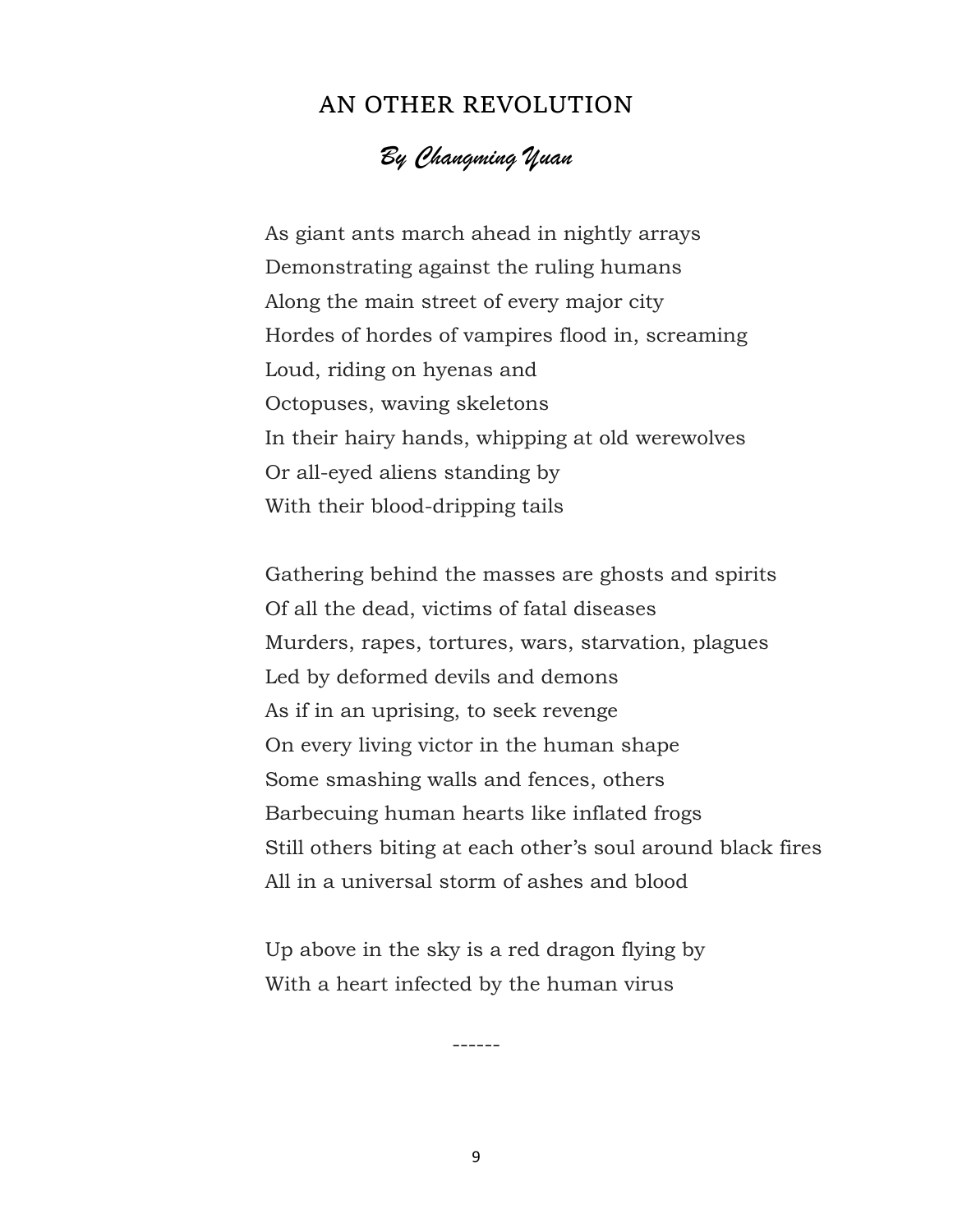## SHE FOLLOWS

# *by Robert Stevenson*

 Fitful sleep dragged night to day Reluctant sun arose I stumbled out to greet the rays With coffee, jam, and ghost

 Yes, she was there, she always is I never walk alone Disapproval follows me From room to poem to ruin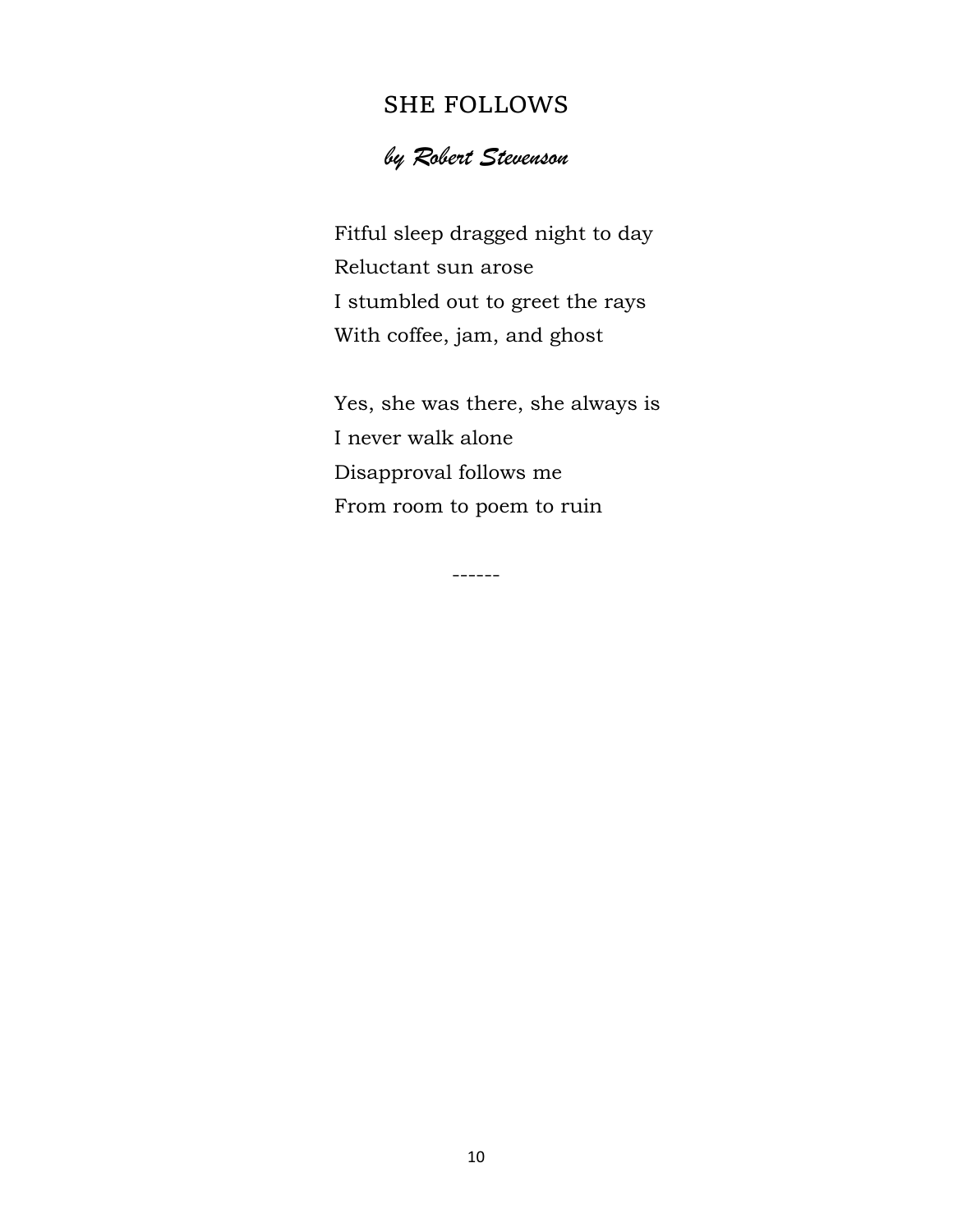## CHRYSALIS

# *By Roxanne Barbour*

 chrysalis downward opening emerging life form off-worlder desire dinner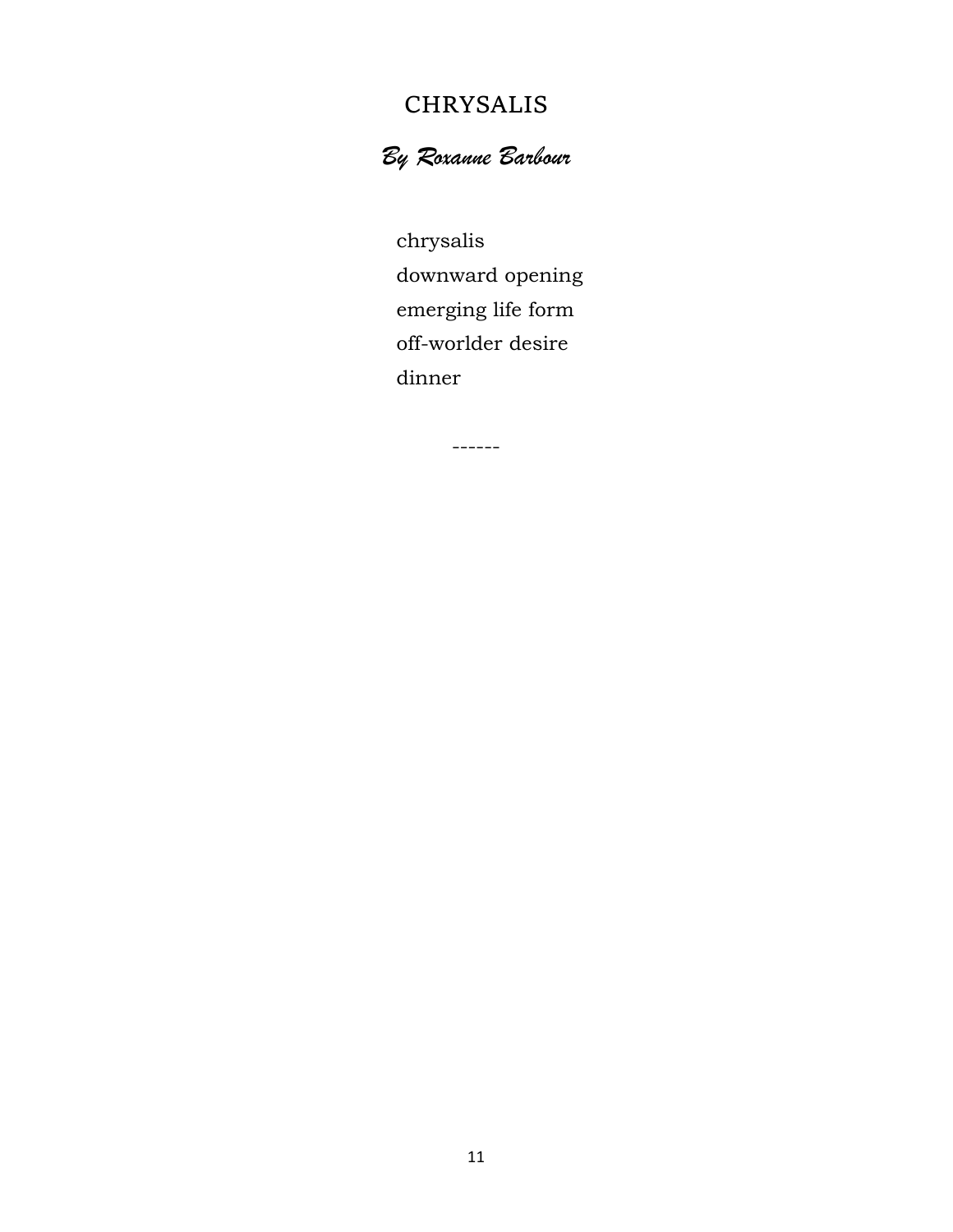# ÉDOUARD MANET STAYS FOR DINNER

# *By Carla Stein*

 Did Damocles know his name would hang suspended by a silver thread while the alligators lurked with appealing eyes, death floating beneath water lilies and swamp scum; you served dinner by the murky edge talked of fame and fortune fed Beauty to the hungry watching maws clapped and laughed to see if the sword would fall, ran away with the ghosts of gods.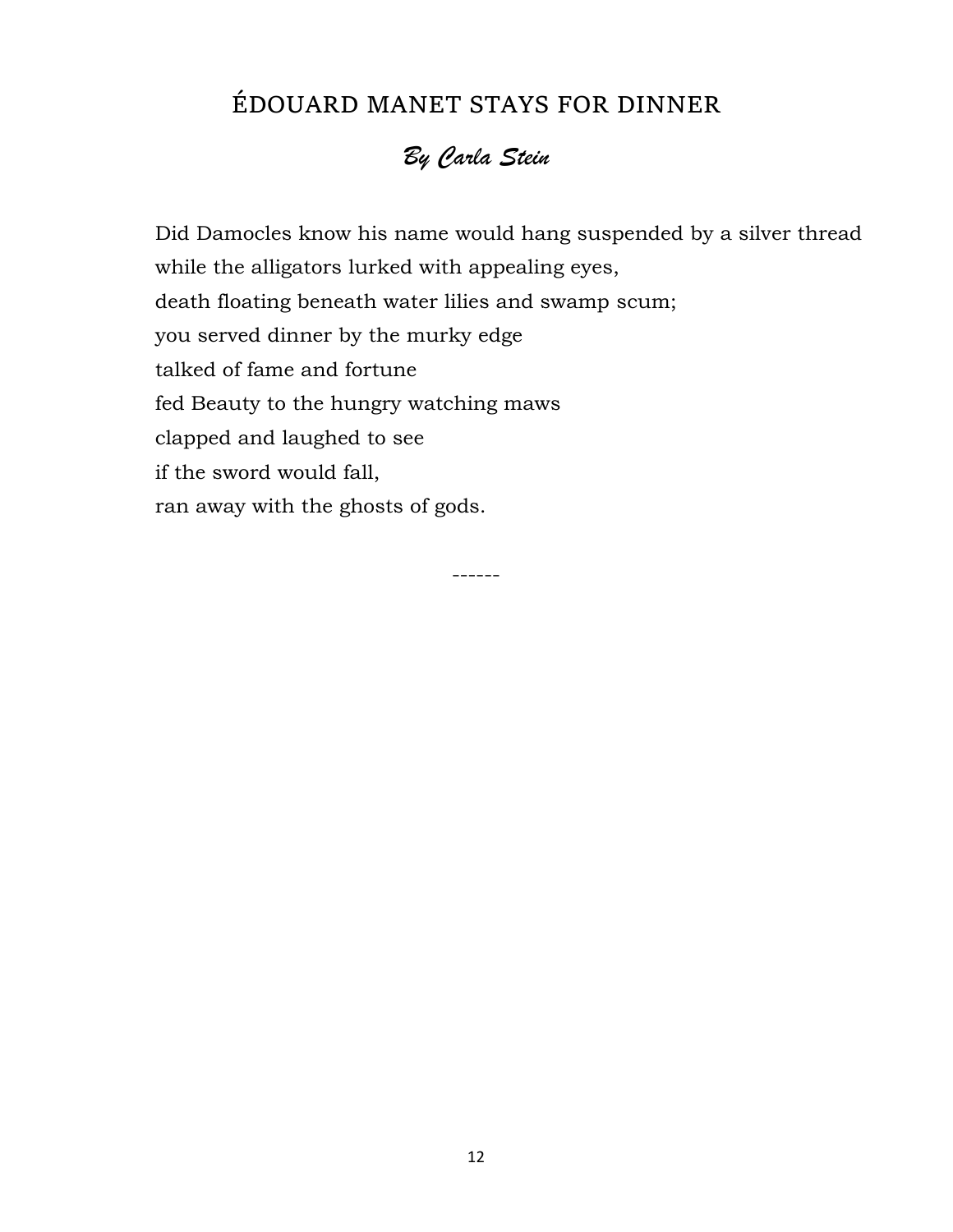## THEY NEVER LET ME SLEEP

## *by Josh Connors*

He screams, Weak, but still alarming. I rush to his side.

A nightmare, Sound of himself waking.

He feels safe, My arms wrapped round him.

Asleep, Once more,

with nothing to fear.

If only I could Join him, but they keep me awake.

The voices, In my head, screaming louder than he ever could.

13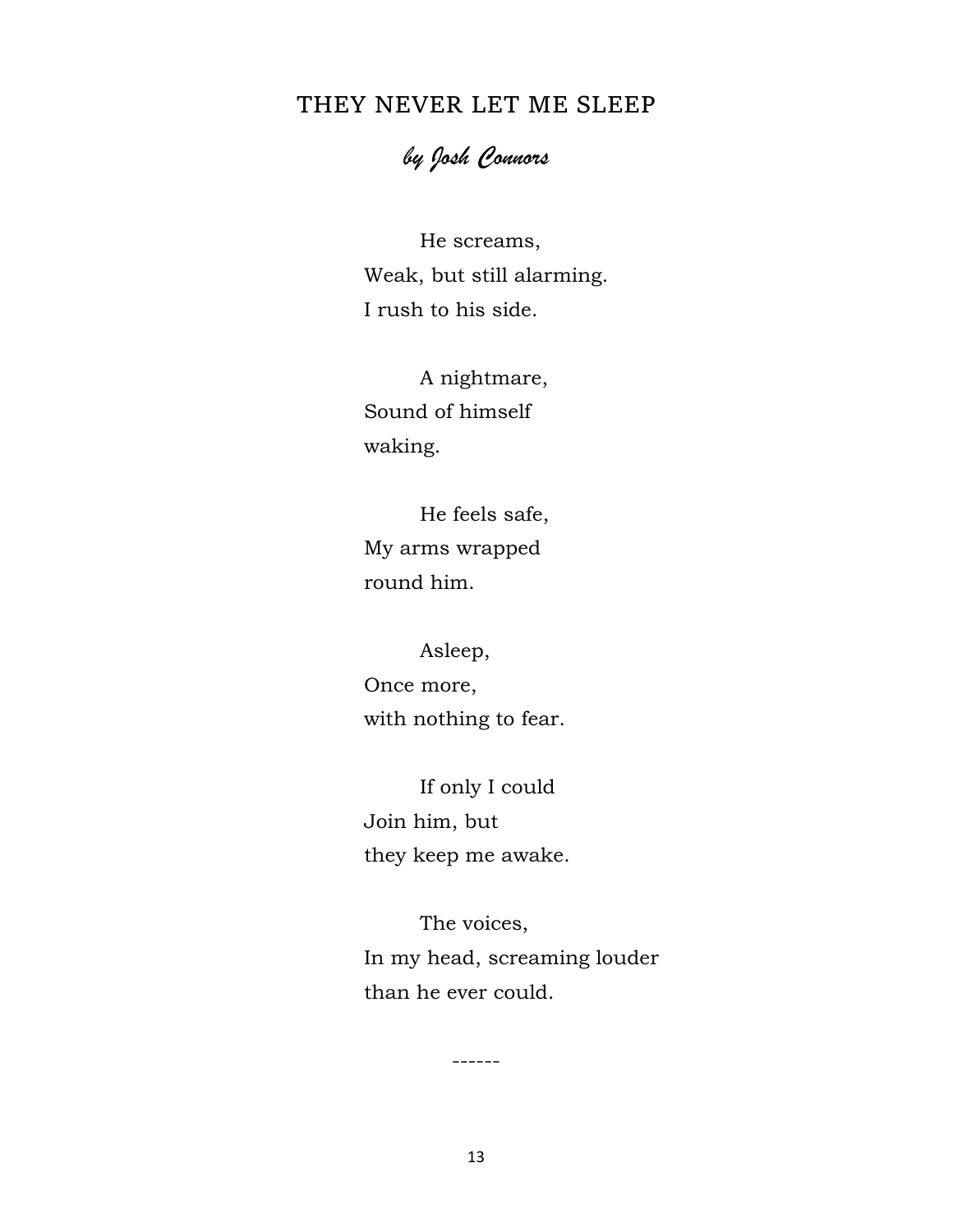### THE SPIRE

### *by A.O. Wallat*

City-slum, low and small On rolling hill, the buildings still, People strange and fevered, all

In the centre, towering tall Black spire stands, Directing all

Working metal Welding, drilling Sounds and screams Like wailing children

In the centre, towering tall Black spire stands, Controlling all

Within the spire's colossal sphere Frozen ears and stolen tongues Asunder, under blackened snow Books, Nature, Bone, Remnants of old and young

In the centre, towering tall Black spire stands Enslaving all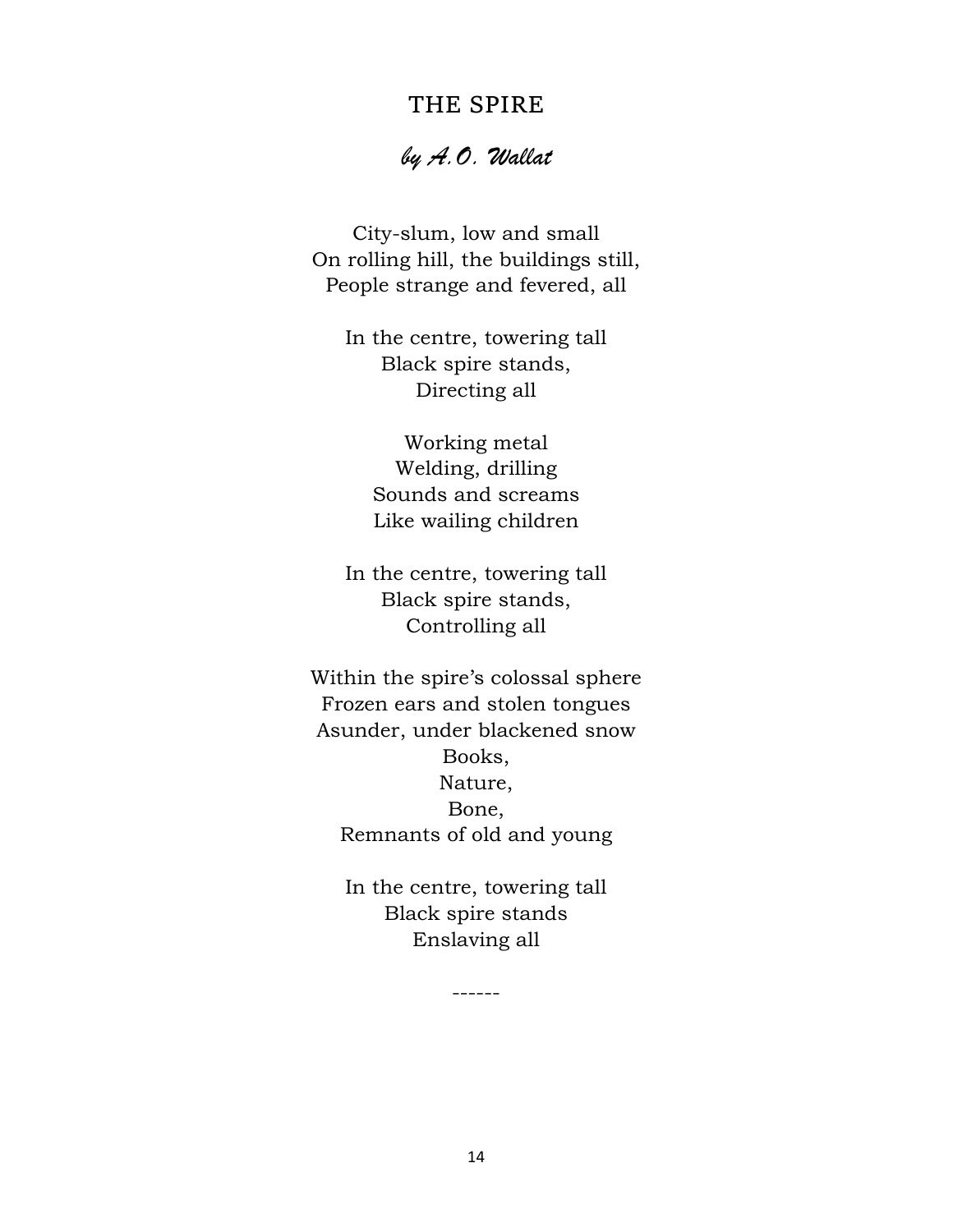#### CROWS ARE BEING BORN AGAIN

## *By Changming Yuan*

 It is an undeniable fact now: They have arisen from the bare ground

Like the phoenix flapping its wings out of its Legendary ashes, where are they going? Nowhere but high up into a virtual space, a world That, like a history book, is full of black headlines

Big names, & bold details. All transmitted Into digital forms. Even the most unidentifiable Has become a star above its dark caws.

Each

Taken for an angel winged with the rainbows Of tomorrow, while all cranes and swans are lost In their dances to the tune of death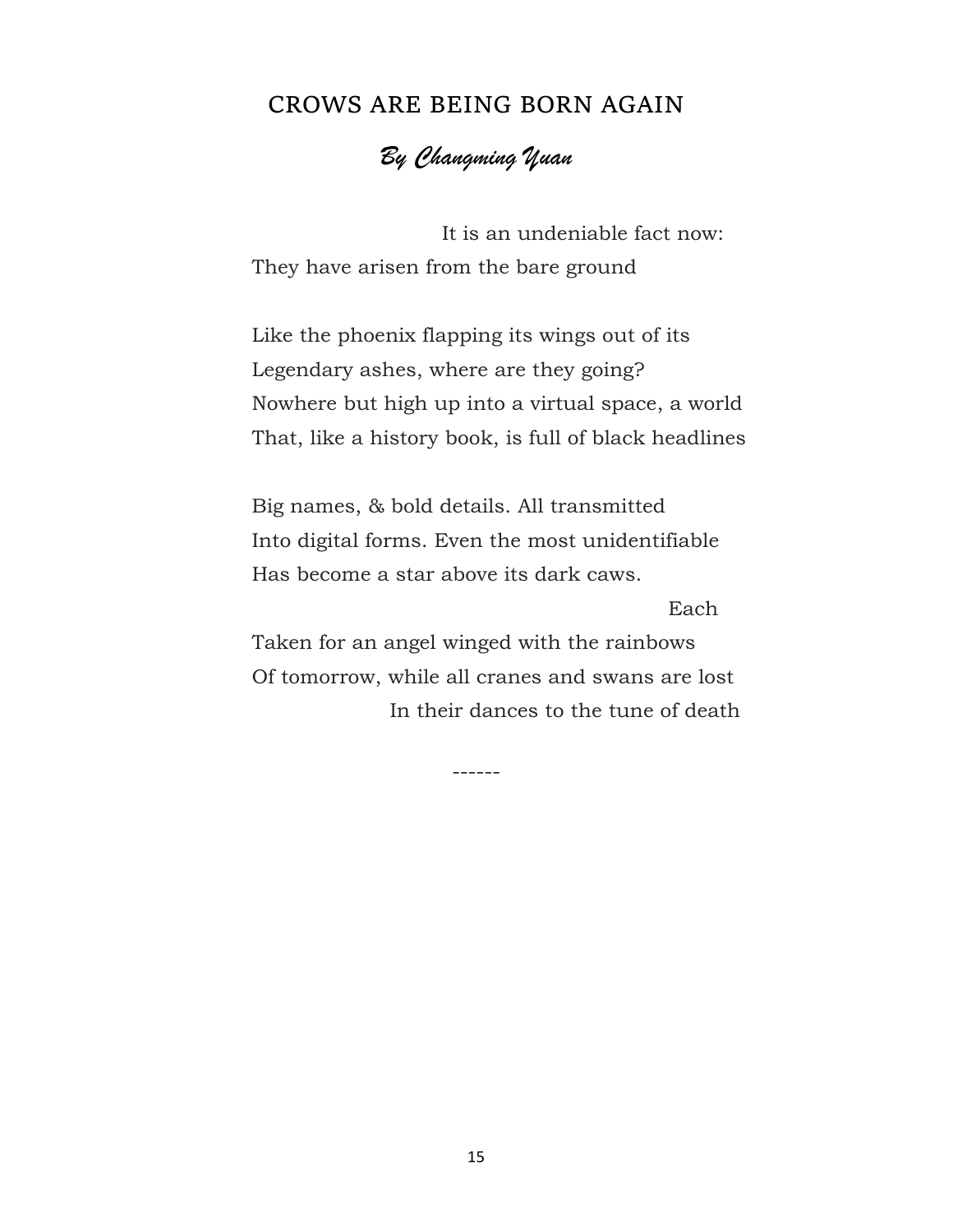## INSIDIOUS SEDUCTION

*by Josh Connors*

 She's watching me again. The third night this week. I'm lying here motionless, Afraid to fall asleep.

 In the shadow Caused by fear, she feeds. I never see her moving she's getting close to me.

 I'm staring at the ceiling. She's hanging from above. My ear becomes the landing place for her decrepit tongue.

 She's inside of me again. The third night this week. For I am a welcome host, For her to take her seat.

 I'm lying here motionless Her tongue inside my ear. Insidiously whispering seductions It's what I long to hear.

 When she calls I answer, no matter her demand. She is the one who owns me, I am her kept man.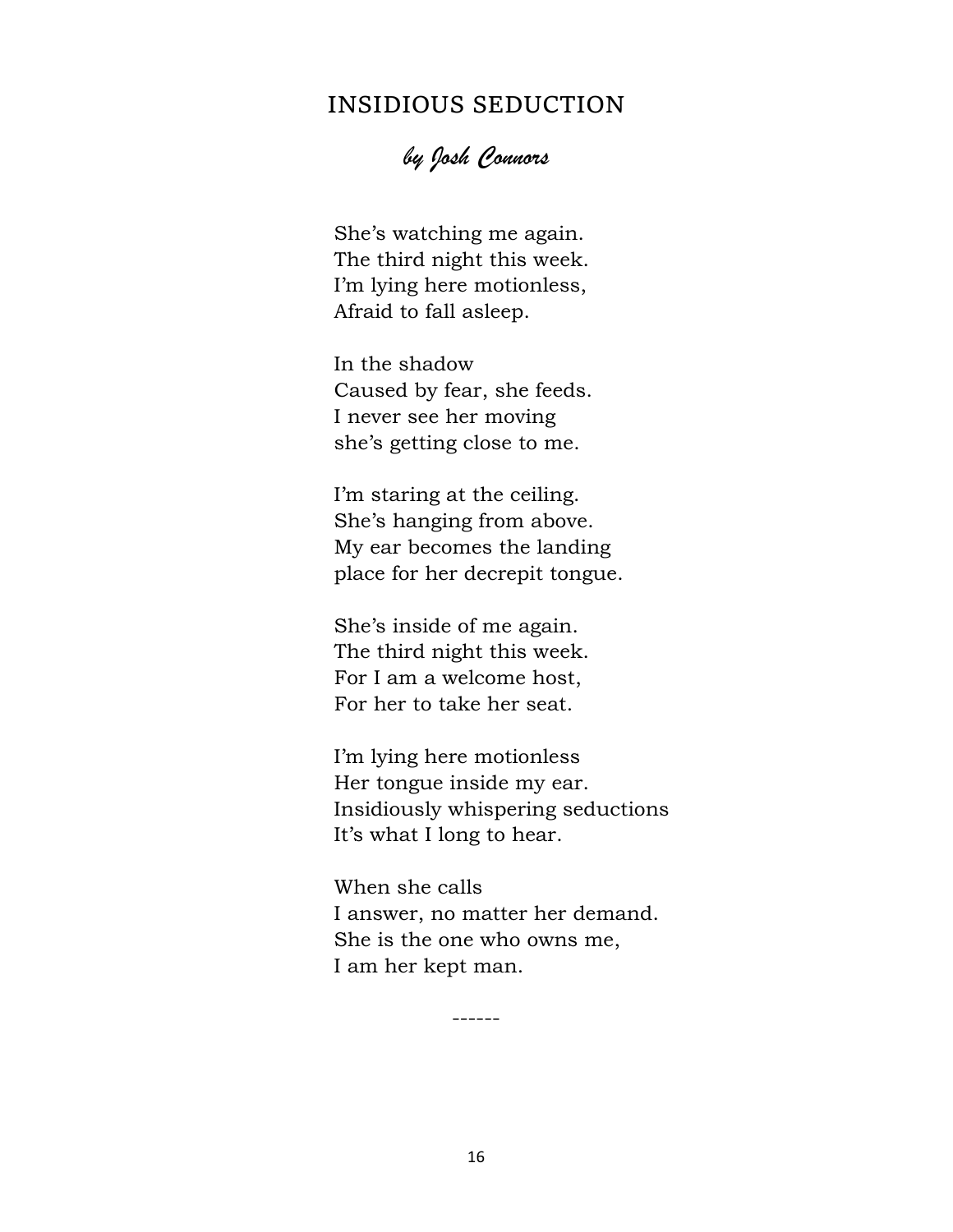#### TERPSICHOREA

#### *by Robert Stevenson*

Aliens are dancing on the Moon again You can see their shadows glide by What used to be the Sea of Tranquility Is a disco in the sky

Aliens are dancing on the Moon again Mostly they fly by Aliens are dancing on the Moon again Why, oh why, oh why

Aliens are dancing on the Moon again Raising clouds of dust If we learn to gavotte or maybe waltz We could join them, oh surely we must

Perhaps it's not aliens after all We may have pushed our gods that way Terpsichore, her family and friends Now dancing on the dusty Moon

So graceful they, so light and slow Less rude than dune buggy astronauts Rooster tailing near ancient craters Leaving Earth boy tracks wherever they go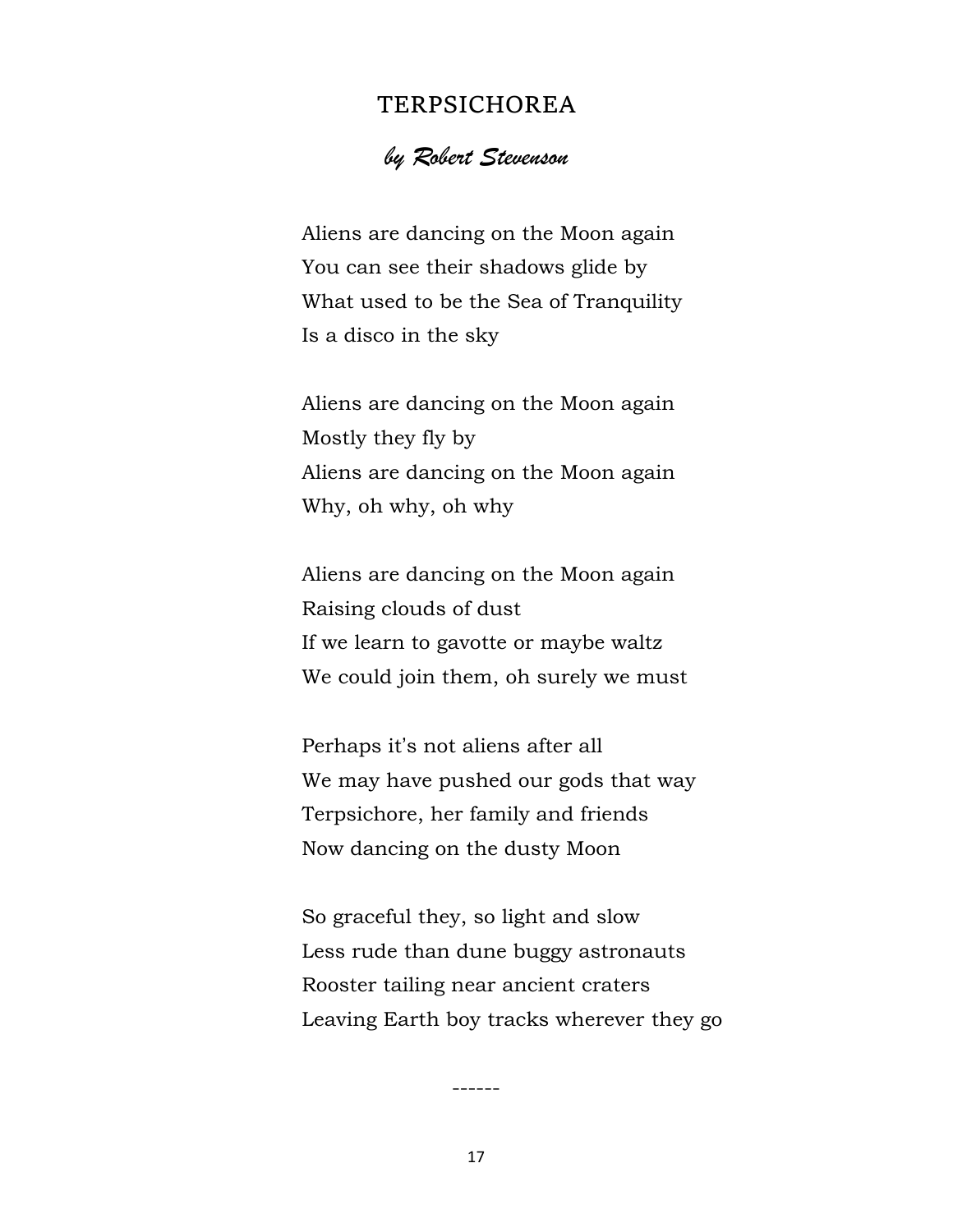## ON GARBAGE COLLECTION DAY

# *by Changming Yuan*

 One neighbor took out a blue box Full of cat skulls and dog legs Rather than glass or plastic bottles

 Another carries out a yellow bag Containing human bones, mostly children's Instead of magazines or paper products

 A third pushed out a green bin Filled with failed evils and devils Where there should be leaves and twigs

 Behind every house in a neighboring back alley The garbage truck is placing a big time bomb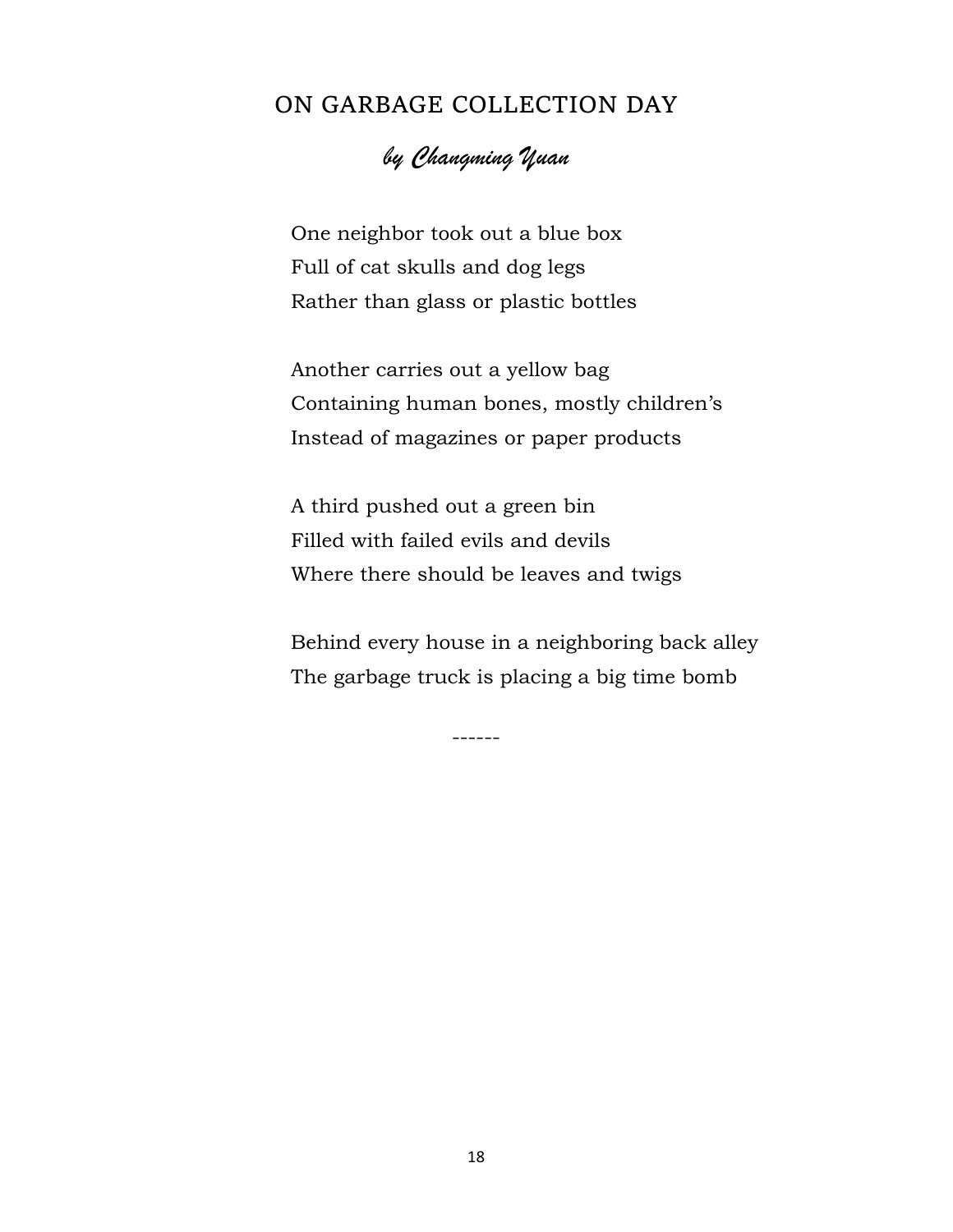# THE PERILS OF USING TRADITIONAL PRACTICES IN MODERN CULTS

# *by Marcie Lynn Tentchoff*

------

 the men trapped within scream as the flames rise higher while we who burn them choke and die from poisoned smoke gods damn that new faux wicker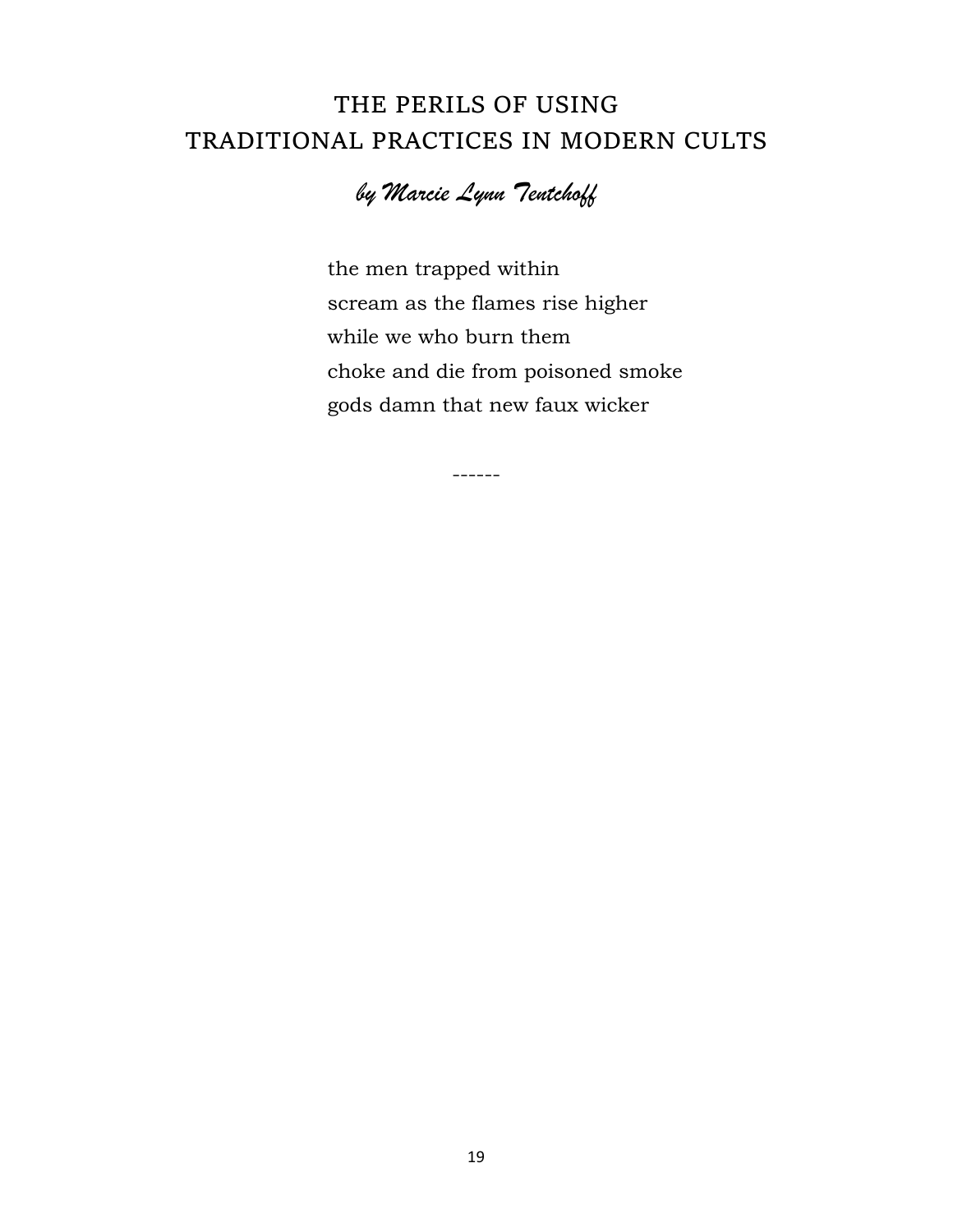# MUSÉE DUPUYTREN, PARIS

## *by Carolyn Clink*

Dissonant jars shelved five high sing with syphilitic mouths, holes eaten into their empty, echo-chamber skulls.

Hydrocephalitic fetuses scale the descant gurgling formaldehyde while a harmony of Siamese twins counterpoints the wheeze of tuberculoid lungs and the beat of bone xylophones.

Mouths agape, the chorus crescendos in a diaphragm splitting, insides on the outside, requiem for their own souls preserved, lost, open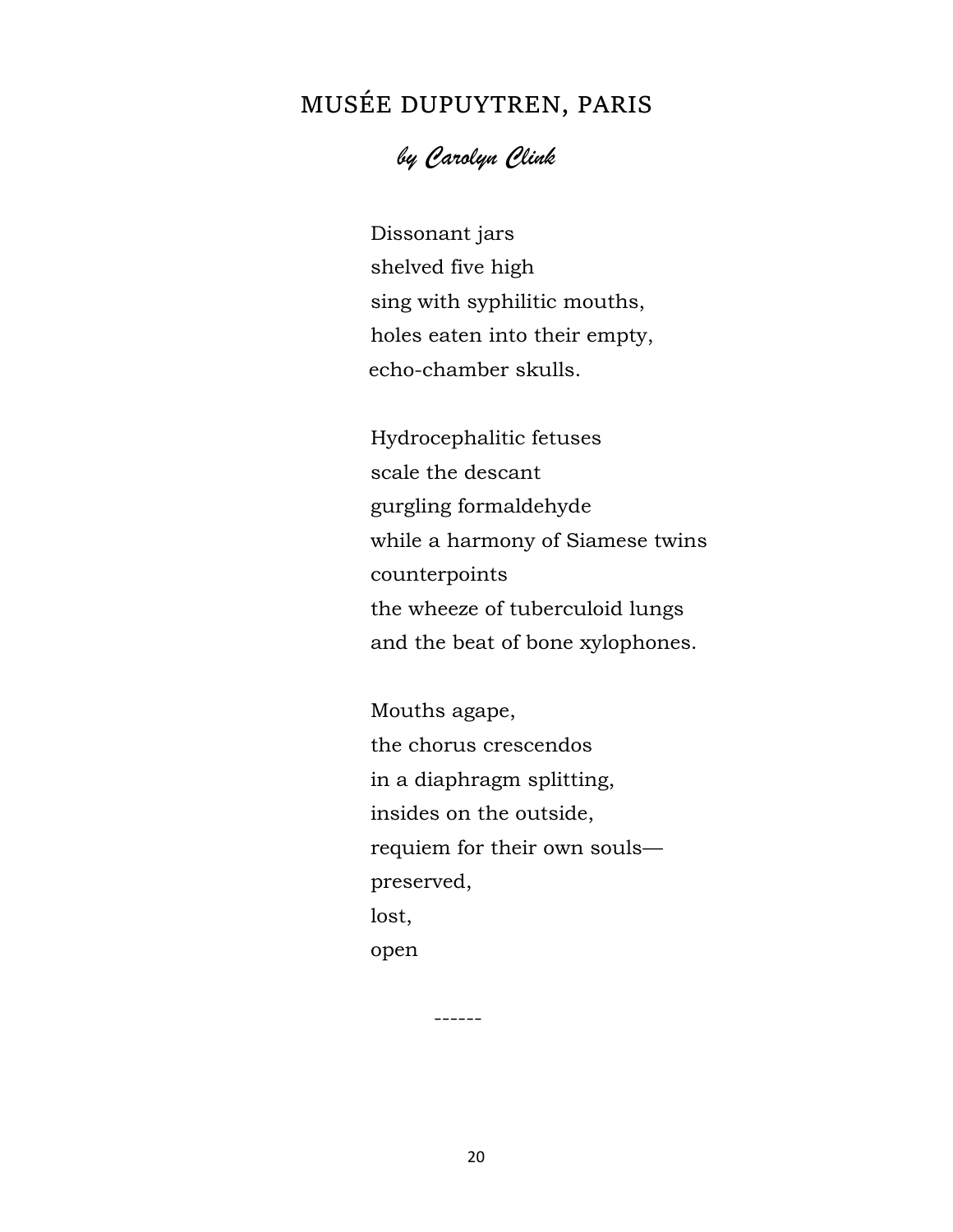## ABOUT THE POETS AND ARTIST

------

#### **Roxanne Barbour**

 Roxanne has been reading science fiction since the age of eleven when she discovered *Miss Pickerell Goes to Mars* by Ellen MacGregor. The years passed by while she had careers as a computer programmer, music teacher, insurance office administrator, and logistics coordinator for an international freight company. She took early retirement in June 2010. Six months later, she decided to put to use all the books on writing that she had accumulated over the years, and actually start writing. To date her books include: *An Alien Collective* (2014, Wee Creek Publishing), *Revolutions* (2015, Whiskey Creek Press), *Sacred Trust* (2015, Whiskey Creek Press), *Kaiku* (2017), Self-Published), *Alien Innkeeper* (2017, Wild Rose Press / Fantasy Rose), *An Alien Perspective* (2017, Self-published), *An Alien Confluence* (2019, Self-published.)

She also writes speculative poetry, and has poems published in *Scifaikuest*, *Star\*Line*, *Polar Borealis*, and other magazines.

Website:<https://roxannebarbour.wordpress.com/>

------

#### **Carolyn Clink**

 Carolyn won the 2011 Aurora Award for Best Poem/Song for "The ABCs of the End of the World." Her genre poetry publications include *Weird Tales*, *Analog*, *Imaginarium 2012: The Best Canadian Speculative Writing, On Spec*, *Tesseracts*, *Tales of the Unanticipated*, *Room*, and all 5 volumes of *Northern Frights*.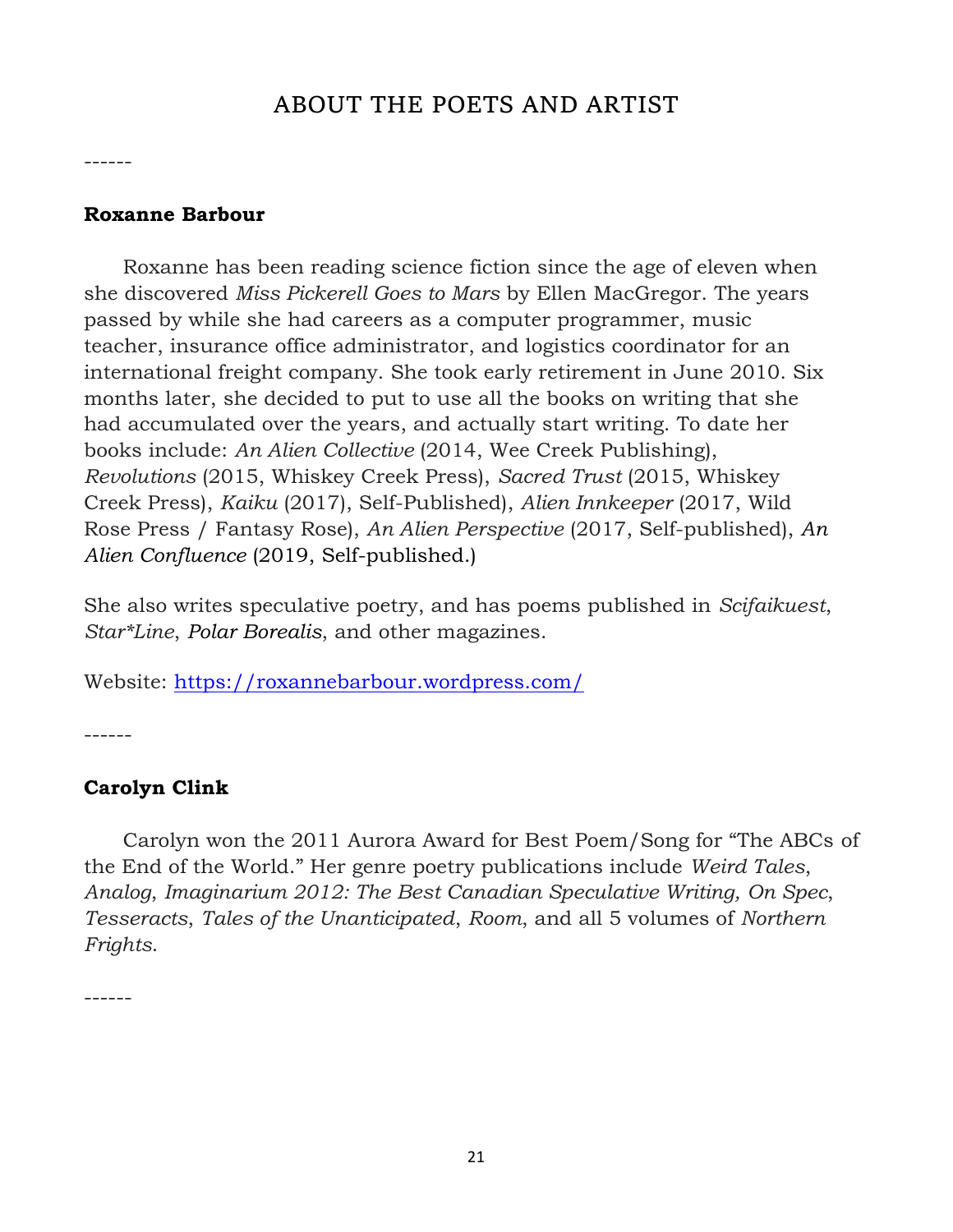#### **Josh Connors**

 Josh is just your average playwright, director, home baker, '80s slasher nerd, drag queen, theatre professional living in Corner Brook, NL. Graduate from The Randolph College for The Performing Arts Toronto Class of Summer 2012. He self-published his first play *Small Town Queer (STQ).* Shortly after self-publication in December of 2019 *Small Town Queer* was chosen as a mandatory reading in three courses at the local university, Grenfell Campus. Two selections of English 1001: Critical Reading and Writing (Poetry & Drama) and one selection of Queer Literature taught by Professor Stephanie McKenzie.

------

#### **Neile Graham**

 Neile is a Canadian by birth and inclination, though she has lived in the U.S. (mostly Seattle, so she is leaning toward the border) for many years. She writes both fiction and poetry and recently wrote the introduction to a collection of essays on writing by Clarion West workshop instructors. That's because she spent 20 years associated with that workshop initially as a student then as their workshop director. Now she has stepped down and is concentrating the build-out of her fantasy romance empire. Her poetry has been published in Canada, the U.S., and the U.K. and on the internet. She has four collections, most recently *The Walk She Takes*, an idiosyncratic travelogue of Scotland which includes ghosts, ruins of all kinds, and a landlady named Venus.

------

#### **James Grotkowski**

 James Grotkowski is a native Albertan who now calls Calgary home. He holds a degree in geology but presently works in the IT systems development sector of the aviation industry. He is a long-time member of the World Haiku Club with a number of his works included in its published reviews. Two hard sci-fi short stories were published in *Enigma Front* anthologies. Another story and several poems are slated to appear in upcoming issues of *Polar Borealis* and *Polar Starligh*t magazines.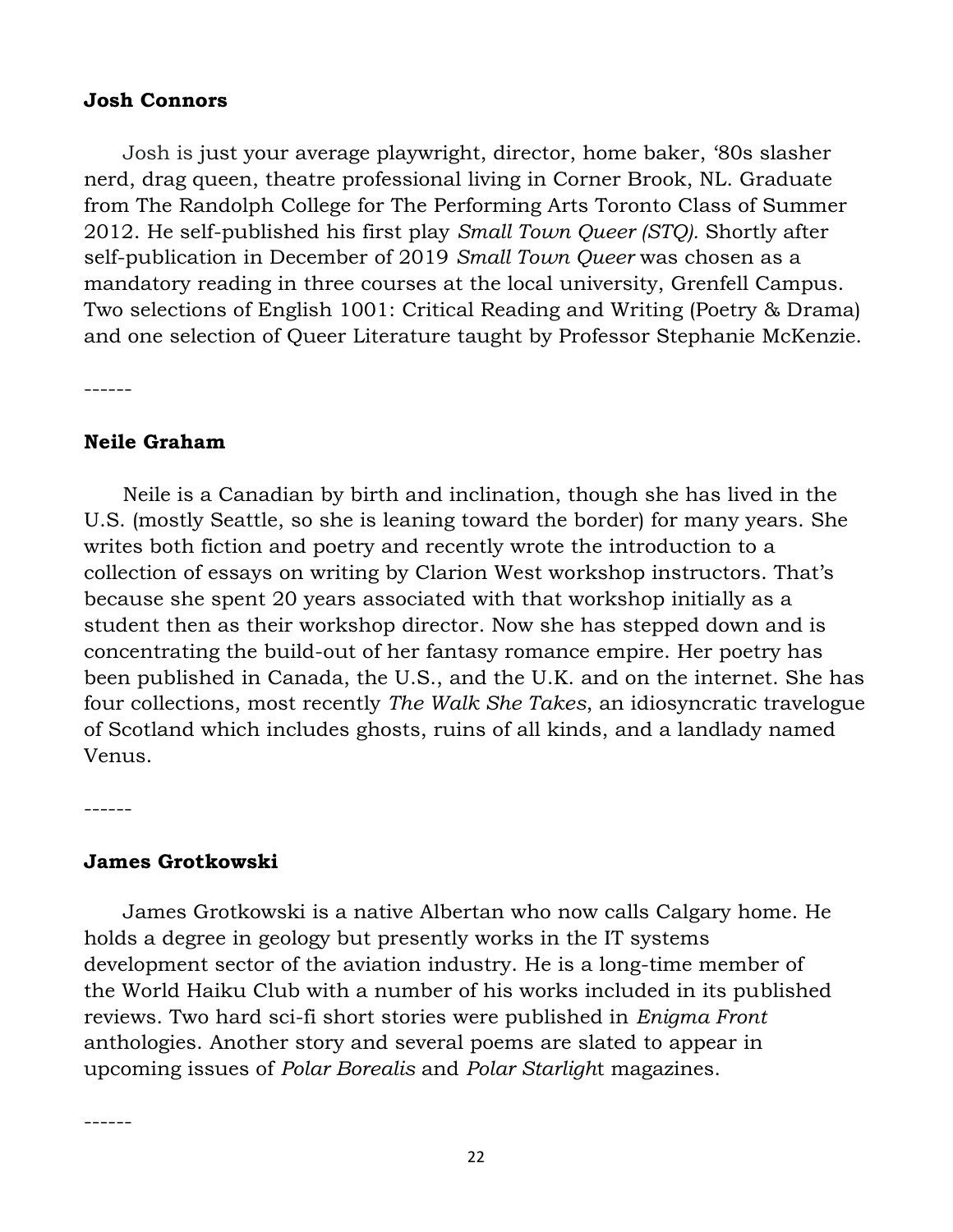#### **David F. Shultz**

 David writes and paints from Toronto, Ontario, where he organizes the Toronto Science Fiction and Fantasy Writers group and is lead editor of *Speculative North* magazine. Author webpage: [davidfshultz.com](https://davidfshultz.com/about/)

------

#### **Carla Stein**

 Carla's images and poetry have been published in *Lemonspouting*, *Sustenance*, *Ascent Aspirations*, *Friday's Poems*, *Island Arts Magazine*, *Island Woman*, *Stonecoast Review*, *Sad Girl Review*, and *Please Hear What I'm Not Saying*, an anthology benefiting mental health awareness in the United Kingdom. She has released two poetry chapbooks, *Sideways Glances of an Everyday Sailor*, and *Shrieking from the Shore*. Carla lives with her family in Nanaimo, B.C. She is the current artistic director of Wordstorm Society of the Arts, and a co-founder of 15 Minutes of Infamy, a Nanaimo-based performance venue for wordcrafters. View her artwork at: [www.roaeriestudio.com](http://www.roaeriestudio.com/) 

------

------

#### **Robert Stevenson**

 Robert, a lyricist, has written 105 songs since May 2017, beginning with a collection of unorganized bits and pieces collected over the previous 15 years. Most remain song lyrics, but some stubbornly insist on being poems. He states he depends "on random inspiration, as opposed to regular perspiration, most of the time."

 And also "I don't write to a subject. I just start with words that seem to be willing to form lines that have a beat and maybe rhyme. It's all just word play until I get a critical mass of lines that I can start to shape into a narrative by rearranging them or editing them. Sometimes I'm totally surprised by what I've written, sometimes amused, and sometimes I even impress myself."

 Whereupon his wife Joyce likes to remind him of something said by former Prime Minister Lester B. Pearson's wife Maryon, "Behind every successful man, there stands a surprised woman."